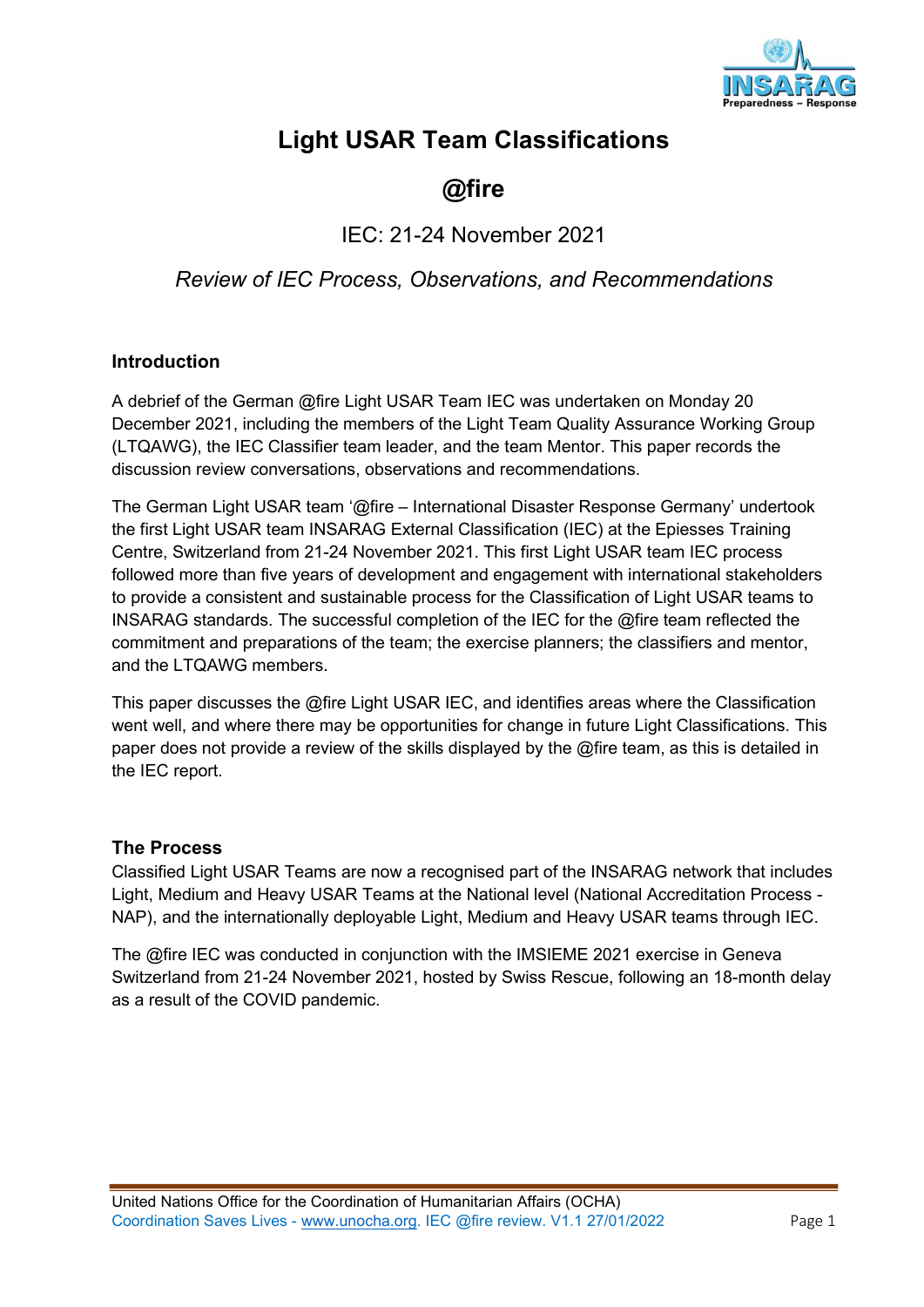# Items identified by team members, classifiers, and mentors during the Light IEC exercise.

- The deployment and mobilisation process worked very well using video feeds to observe the mobilisation from the @fire base. This option was implemented due to the distance that the team had to travel, and the considerations of managing the COVID situation for the exercise.
- Light teams must select and train multi-skilled, multi-functional people to ensure that all tasks and responsibilities can be done by the team of 17-20 people.
- Light teams must pre-plan their deployment strategy to best utilise their multi skilled people to achieve the objectives throughout the exercise.
- The Light USAR Team IEC process does not translate to an easier IEC because the team is smaller. Teams should be aware of the increased exercise tempo due to the large number of task requirements with a reduced team size, and a shorter effective exercise period to achieve the IEC requirements. Multi-tasking is far more essential, compared with Medium and Heavy IEC teams.
- The combined team IMSIEME exercise provided some benefits and some detriments to a smooth flowing exercise:
	- $\circ$  Benefit A large portion of the exercise was pre-arranged by the IMSIEME exercise coordinators, reducing the requirement for the @fire team to build their own exercise props and streetscapes.
	- $\circ$  Detriment The rigid script for the exercise reduced the effectiveness of a Light USAR team to be agile, more manoeuvrable, and to get to work in a shorter time than a medium or heavy team.
	- $\circ$  Detriment The team participating in the IEC is required to complete the tasks as set by the exercise coordinators and had limited input into the design of the exercise to meet the needs of the Light IEC Checklist. This resulted in some instances of exercise scenarios being of significantly more difficulty and complexity than the required Checklist scenarios.
	- o Detriment The 36 hours allowed in an INSARAG IEC has a major impact on a Light team where they only work one shift per day. Although the shifts are significantly long, the down time for fatigue management results in no work activities being undertaken during this period. Although this is the agreed capability of a Light USAR team it is seen as the single biggest detriment for a light team to complete all checklist requirements in two work periods instead of three. Care also needs to be observed by Classifiers when requesting additional demonstration of skills, that will impact directly on the completion of other checklist tasks in the reduced timeframe.
	- $\circ$  Detriment The mobilisation and time required for the team to travel from Germany combined with the scripted arrival times for the teams resulted in the Light team arriving late in the day of 'Exercise day one'. This effectively reduced the two available exercise work periods for the team to complete all tasks.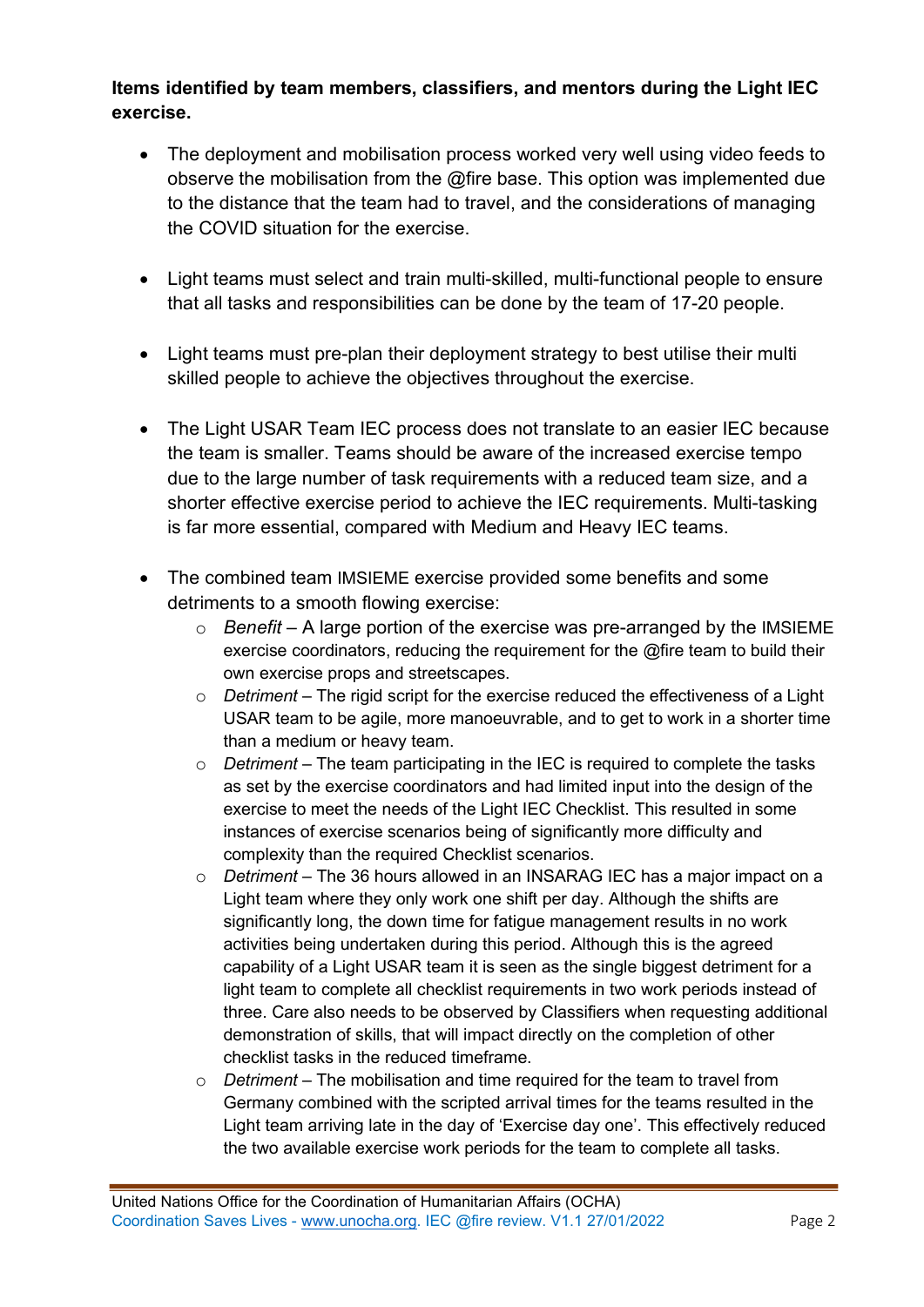- The time allowed for a complete IEC/R is based on three work periods of continued operations on one or two work sights (Medium or Heavy teams). Completing a full IEC exercise for a Light USAR team is extremely difficult due to the reduction from three work periods to two periods - to facilitate fatigue breaks for the team. The additional stress on team members, Classifiers and Mentors was evident throughout the exercise.
- The RDC/UCC components proved to be a challenge for the Light USAR team (as it is for many Medium and Heavy teams). The INSARAG guidelines require one person to assist with RDC/UCC operations from a Light USAR team. (Guidelines Manual II, Volume A: 'with the ability to deploy one person to INSARAG support (UCC/RDC) for the duration of the deployment'). The reality of an IEC is that the team needs to demonstrate that they can run an RDC and UCC if required. The time taken to demonstrate the RDC and UCC components during the exercise delayed the other activities that were required of the team. This matter is not limited to Light USAR teams and is also experienced by Medium and Heavy teams during IEC/R exercises.
- All IEC/R teams should consider providing additional exercise participants specifically to staff the RDC and UCC if they are conducting an exercise without additional personnel from other teams. The IMSIEME exercise provided only seven RDC/UCC personnel from the combined three teams to meet the INSARAG minimum standards.
- The reduced time frames for the exercise (only two work periods) required the team to conduct multiple tasks at the same time. While this was a positive initiative for the team to achieve the IEC benchmarks, it also required Classifiers to witness the tasks. With a smaller Classifier team, it will be a challenge to observe multiple activities being undertaken concurrently.
- The Classifier team was very large, with Nine Classifiers, Mentor and the INSARAG Secretariat representative. This is understandable for the first Light Team IEC, and in consideration of the significant impacts of the COVID Pandemic, but future Light IEC/R's would be likely to have less. A classifier cohort of five to six people is considered appropriate.
- As the Light USAR team is multi-skilled, possibly the Classifier team could also be multiskilled (Example: Team Leader/Management; Rescue/Logistics; Medical/Search etc). This may provide a more flexible use of Classifiers also.
- The agile nature of Light USAR teams is that most of the team can be deployed to the field and will have a significantly smaller BoO. This may be unusual for Classifiers who have previously worked with medium or heavy teams where there is always a number of people in the BoO. Classifiers should be aware of the flexibility provided by Light teams and how they may work differently to Medium and Heavy teams.
- UCC Meetings can occur during any work period during 24-hour operations. In the event that the UCC meetings are planned to occur outside the work hours of the Light Team UCC officer, this Officer will need to alter his/her shift time to ensure they attend the UCC Meetings during the IEC. This is a more difficult situation for the Light Team UCC Officer, but is necessary to achieve the IEC requirements. Alternatively, the Light Team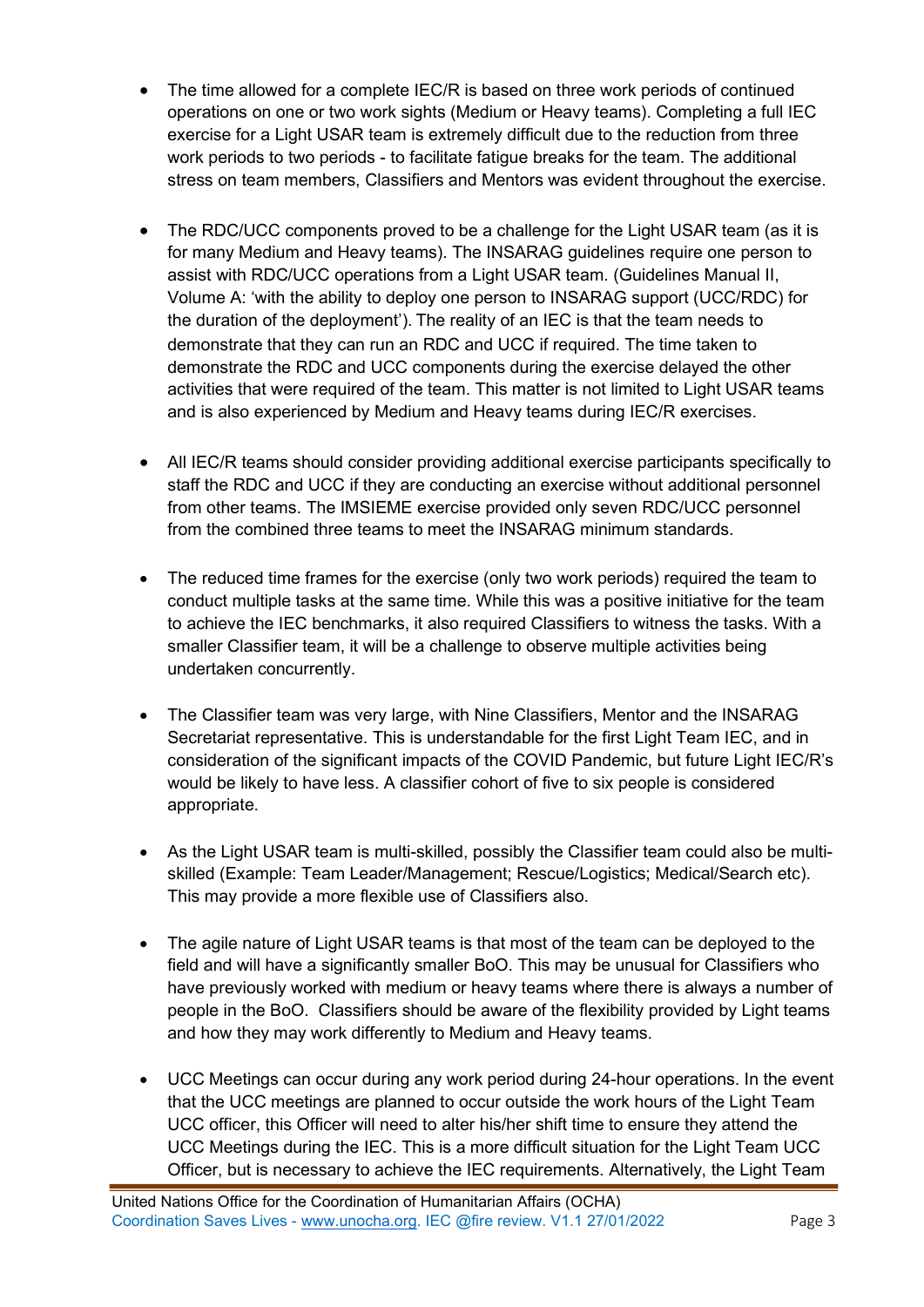UCC Meeting representation can be shared between the Team Leader and Deputy Team Leader throughout the 24-hour period to cover all meeting opportunities.

## Observations for considerations from the @fire team and Classifiers

- Light USAR Team IEC's are achievable but should not be seen as an easy way into the Classified team cohort.
- Light USAR teams cost about 70-80% as much as a Medium IEC team, as calculated by the @fire team.
- Breaching and breaking is time consuming for all teams and achieves only a small portion of the checklist. Heavy teams have four crews to achieve, Medium teams have 2 crews, and Light teams have only one crew to achieve this.
- The benefits of a pre-arranged exercise set up and coordination are outweighed by long travel distances to attend the IEC site. This added to the Logistics load for the team but was achieved.
- The exercise site was complex and closely resembled real world scenarios, however several of the tasks were significantly in excess of IEC/R standards, including the concrete breaching requirements for 300mm and 500mm thick concrete instead of the Guideline standard of 200mm.

## Recommendations to the INSARAG Team Leaders Meeting

Light USAR teams for IEC have options for how they conduct their exercise. Feedback from the Team, Classifiers and Mentor recommend:

- Light USAR teams should plan and develop their own IEC exercise to showcase the capabilities of their team and meet the INSARAG guidelines. This includes developing the rescue props and exercise time frames to provide the greatest opportunity to complete all tasks in two work periods, while providing fatigue breaks for team members.
- Light teams should provide adequate EXCON personnel to guide the exercise and make the best use of the limited time available. This is no different to all IEC/R teams that have an obligation to manage their own exercise effectively in the limited 36 hour period.
- Light teams participating in IMSIEME or SIMEX exercises will benefit from early engagement with exercise coordinators to make the best use of the limited time for the exercise over two work periods. This will be enhanced by using embedded team EXCON to direct the exercise progress. Light teams that conduct IEC/R exercises as part of a SIMEX or similar exercise must have input to the exercise schedule and program.
- Light USAR teams may still work alongside Medium and Heavy teams during IEC/R exercises, acknowledging the benefits of collaboration in Field, UCC and RDC